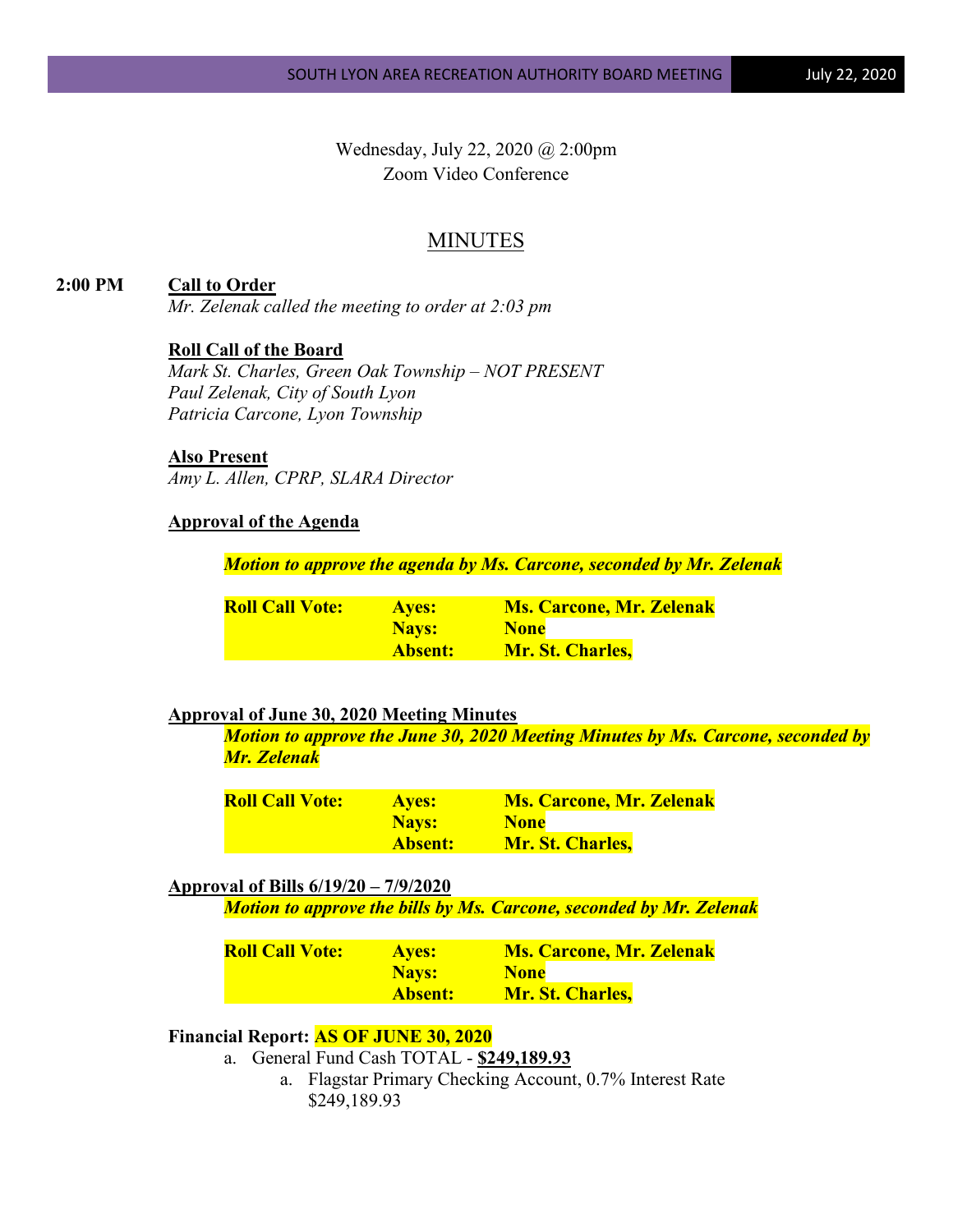### b. Capital Improvements Fund Cash TOTAL - **\$575,241.64**

- a. Flagstar Savings Account, 1.39% Interest Rate \$217,399.72
- b. The State Bank, 360 Day CD, 1.90% Interest Rate, Maturity Date 12/10/2020 \$357,841.92

### **Correspondence**

*None*

#### **Call to the Public**

*None*

## **I) Old Business**

### **1. SLARA Office Updates**

### **a. Summer Programming Update**

*Mrs. Allen informed the board that programs currently running include dance, tennis, tae kwon do, art and adult softball. More classes are scheduled to being in August. Anything indoors is maintaining social distancing guidelines as well as outdoor activities.*

#### **b. Staffing Update**

*Mr. Stanley and Mrs. Allen are working full time at the office. Mrs. Patton is working approximately 15 hours a week as a site supervisor for softball and helping with some administrative duties when needed. Mrs. Allen told the board that if fall programming is allowed to resume in the schools she is hoping to bring back some staff as early as September. If fall programming isn't allowed it may be until November before some staff are invited back.*

#### **II) New Business**

**1. Presentation of quote for front counter glass** 

*Motion to allow the Director to move ahead with purchase of front counter glass barrier and installation by Reid Glass not to exceed \$4,000 by Mr. Zelenak, second by Ms. Carcone*

| <b>Roll Call Vote:</b> | <b>Ayes:</b>   | <b>Ms. Carcone, Mr. Zelenak</b> |  |
|------------------------|----------------|---------------------------------|--|
|                        | Nays:          | <b>None</b>                     |  |
|                        | <b>Absent:</b> | <b>Mr. St. Charles</b>          |  |

#### **2. Board Member Comments**

*Ms. Carcone informed us that the township offices are now open. Taxes are being collected right now. The township has been fielding a lot of questions about voting this year. The township is recruiting bids for the new proposed office additions. The township will also be looking to hire for a few new positions in the upcoming months including someone for the front counter, maintenance, election clerk, bookkeeper and possibly a new DPW worker.*

*Mr. Zelenak asked Mrs. Allen for an update on the timeline for inviting staff back to work.*